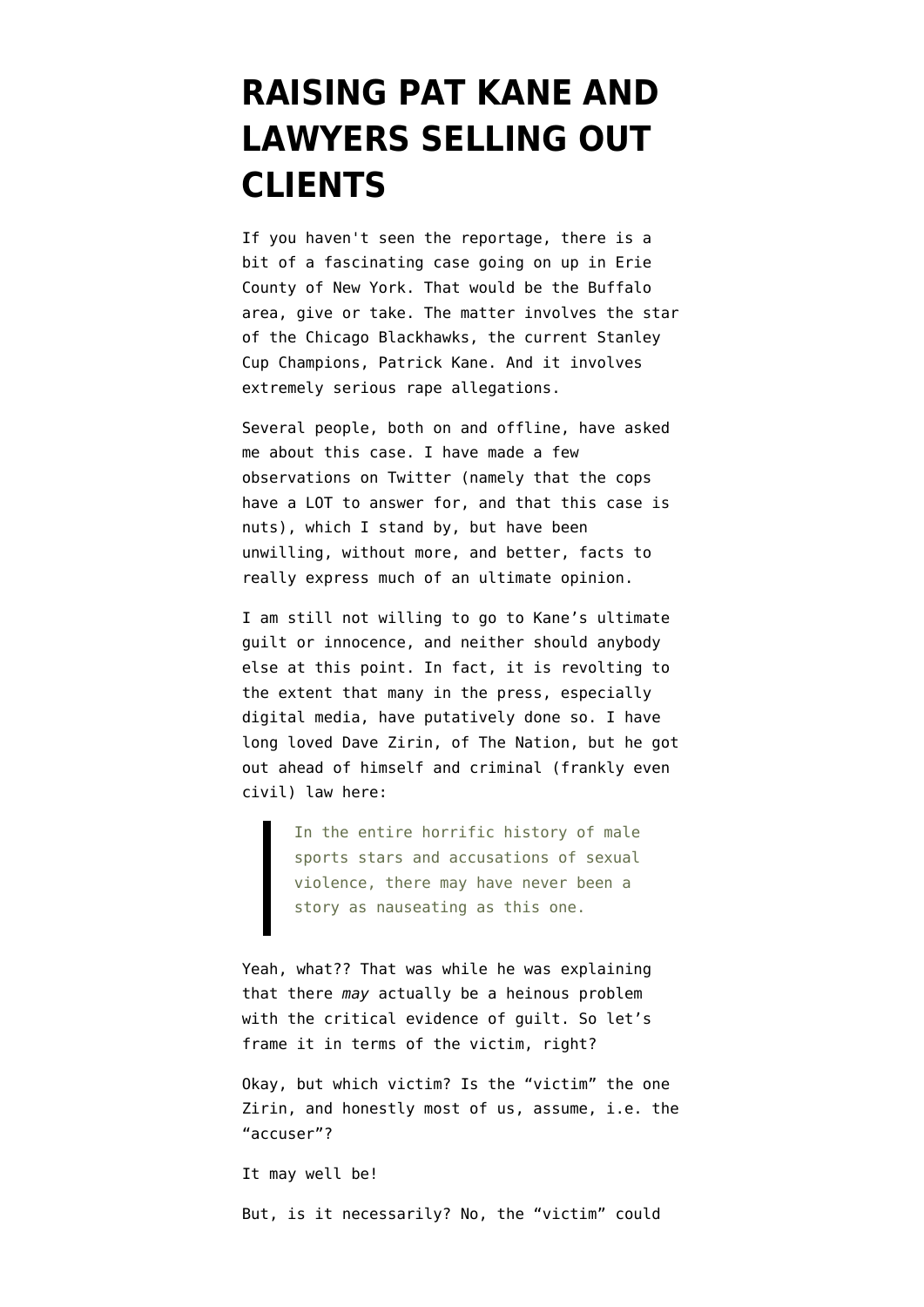well be Kane too. Usually the cops and prosecutors are putting their weight behind a civilian victim and lying against the accused. At least that is my experience. Sometimes the "State" case is only lightly shaded by the cops and prosecutors, sometimes (and this is way more than you think), it is in an unreasonably leveraged, and borderline unconscionable, manner. And this is the problem with a victim culture in criminal matters, victims get presumed and the presumption of innocence gets lost.

So, what about here where the DA is standing up and saying everybody needs to slow down on Kane? Is the DA protecting justice, or preventing it?

We don't know. I don't know. Dave Zirin doesn't know. And neither do you. The publics' emotions and feelings are not the judgment of the civil, much less criminal, justice system. Time may tell, or this case may be so fundamentally buggered up by yet unknown actors that it is never really known what happened.

But there is one way in which the accuser is absolutely a clear cut victim. She has [been](http://espn.go.com/chicago/nhl/story/_/id/13734356/patrick-kane-accuser-lawyer-quits-case-concerns-how-evidence-bag-was-found) [screwed by her, now former, lawyer, Tom Eoannou:](http://espn.go.com/chicago/nhl/story/_/id/13734356/patrick-kane-accuser-lawyer-quits-case-concerns-how-evidence-bag-was-found)

> The lawyer for a woman accusing Chicago Blackhawks star Patrick Kane of sexual assault abruptly quit the case Thursday night, saying he's no longer comfortable representing the woman because of how her mother reported finding an evidence bag they believed once held the woman's rape kit.

Thomas Eoannou told reporters he believes there were, what he called, "fabrications" in the story of how the bag was found. He added that he's no longer sure if the bag ever contained evidence from the investigation.

"I can only say that I don't know what's true and what's not true," Eoannou said during a hastily called news conference at his downtown Buffalo law office. "I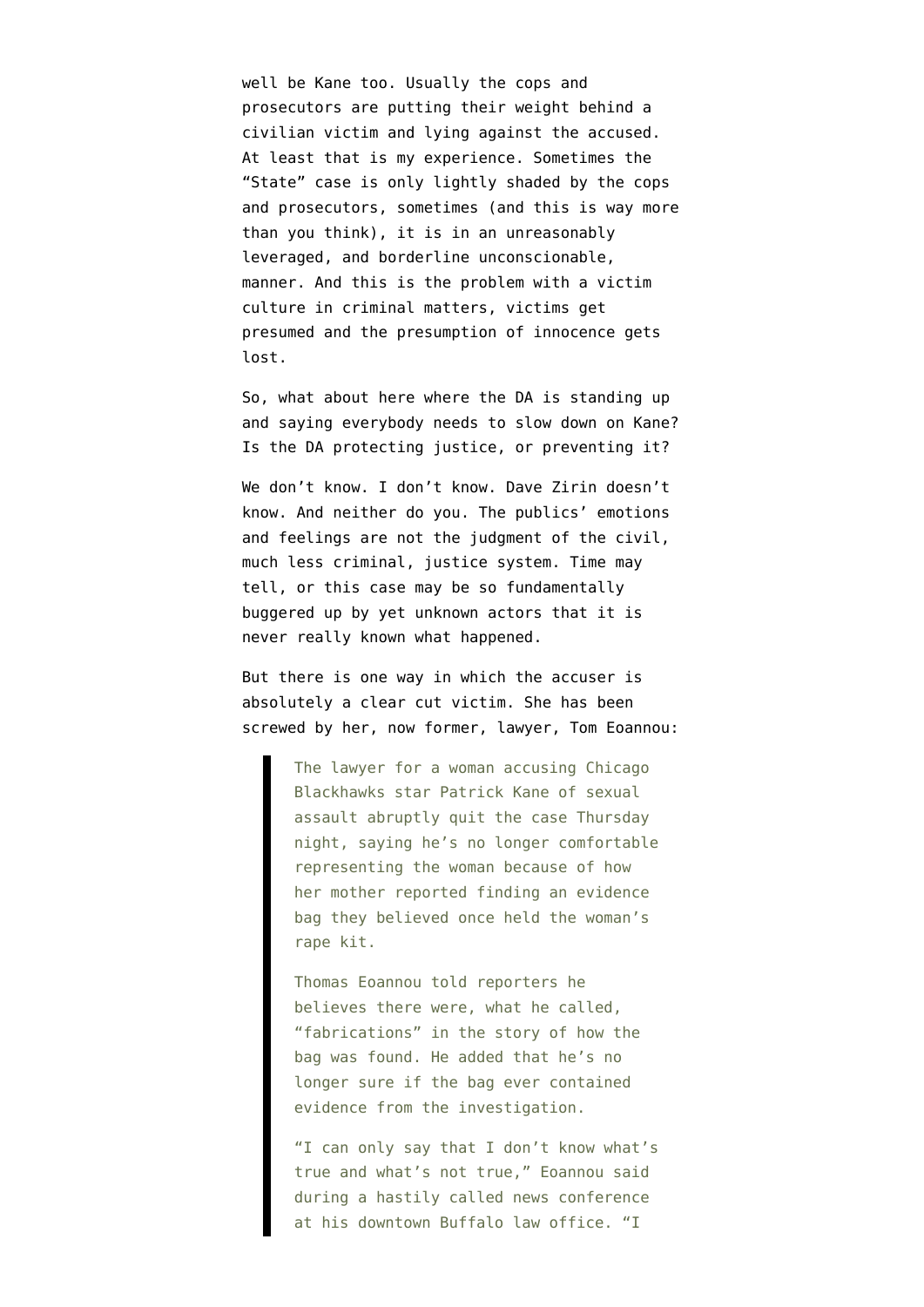received the storyline from the mother. And it's my position that I'm not comfortable with that version of the events."

## Say what??

I don't know where this story will ultimately go, but suffice it to say that it is some major league ethically dubious lawyering for Eoannou, to be publicly holding a press conference to say he doesn't "have confidence" in his client's story. Especially when he is abandoning his client in the process. On what any moron would know would be, nearly instantly, national television.

I guess Eoannou stopped a little short of calling his own client, and her mother, lying frauds, but, seriously, he did everything but that and certainly implied it. This is just flat out scummy, and arguably patently unethical lawyering, [in my opinion.](https://www.youtube.com/watch?v=WkeNd1Ni4Uw) And it hurts lawyers, of all stripes, everywhere and taints the entire judicial system.

You don't get to say such things as a lawyer. You CAN'T say such things as a lawyer. Not while both the active criminal investigation, and potential civil case, hang in the lurch for your client. And not while walking away like a coward from your client. Because that is selling your client, and everything you, as a lawyer, are supposed to stand for down the river. On a barge the width of the Mississippi.

Nothing good ever comes from a lawyer running his mouth to the press on a case before he really knows the facts. Far too many attorneys are tempted to self aggrandize and publicize themselves on their "big case" before they know what they are really dealing with. Thomas Eoannou should not have been yakking to the press to start with, much less have held a press availability to explain how he was shitting on his client and her case.

This is unconscionable, and unprofessional,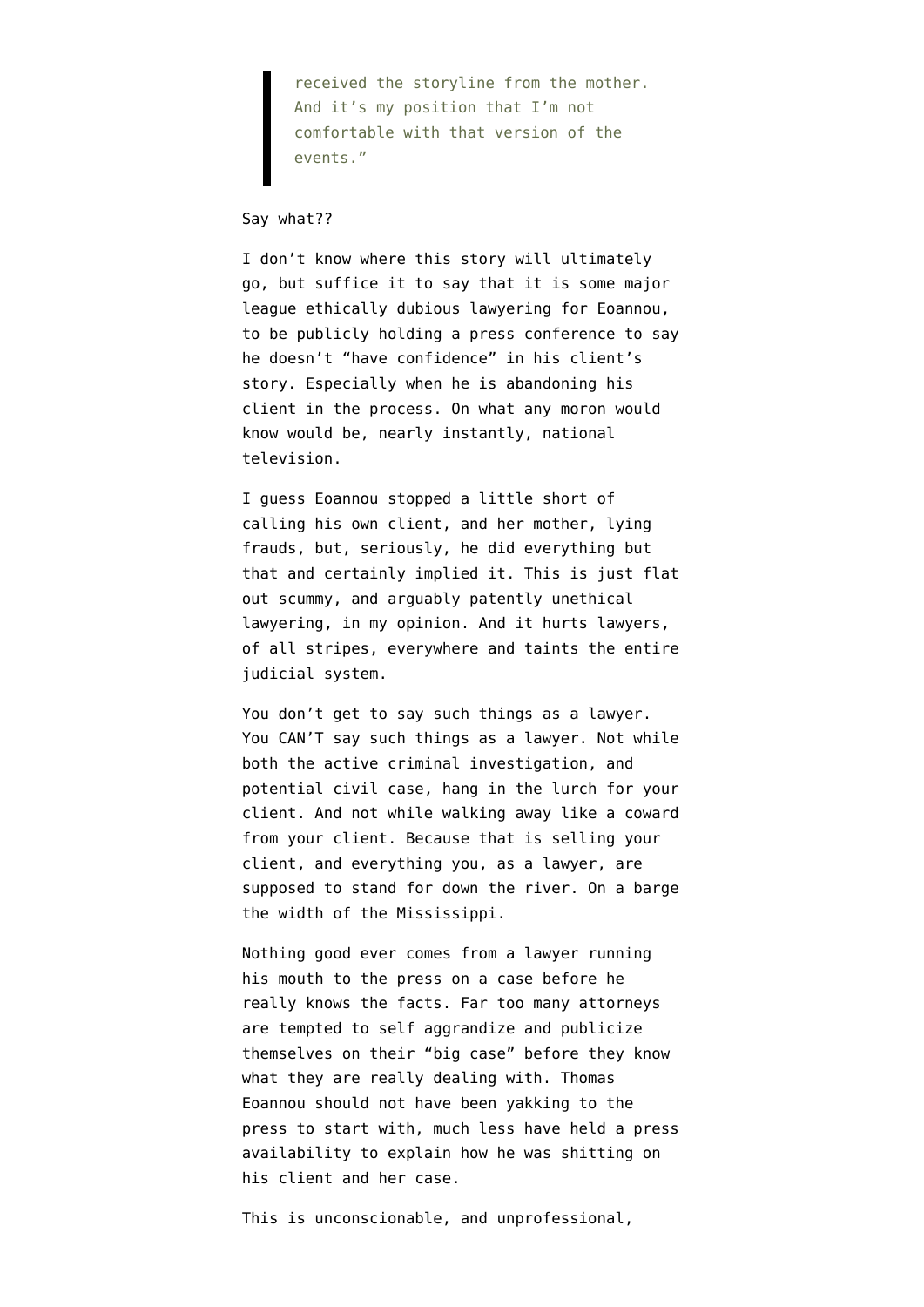media whoring at its worst. It brings to mind [the case of David Aylor,](http://blog.simplejustice.us/2015/04/09/david-aylor-the-other-shooter/) the former lawyer for the cop charged with executing Walter Scott in South Carolina. As my friend Scott Greenfield said in that matter:

> No one forces you to rush out to the spotlight and make a statement before you have a clue what evidence exists against your client, and no one forces you to rush out to the spotlight a second time when you're exposed as the fool who shot off his mouth.

At first, the spotlight seems warm and alluring to the lawyer, a chance to get his brand out in public and make a name for himself as the kind of lawyer who can handle the big time. But stand in the spotlight long enough and it starts to burn.

Exactly. You just cannot do that, whether you represent the accused or the putative victim. You cannot bias and/or destroy your client's case, your duty is to zealously protect the client. Here, Eoannou has prejudiced *both* the accuser's case as a potential crime victim *and* any potential civil case she might have against Kane. That is simply impermissible irrespective of where the ultimate truth lies in the rape accusation against Patrick Kane.

UPDATE: Scribe has some good information [in this](https://www.emptywheel.net/2015/09/25/raising-pat-kane-and-lawyers-selling-out-clients/#comment-695462) [comment](https://www.emptywheel.net/2015/09/25/raising-pat-kane-and-lawyers-selling-out-clients/#comment-695462) regarding the the violations of the [New](http://www.nycourts.gov/rules/jointappellate/ny-rules-prof-conduct-1200.pdf) [York ethics code](http://www.nycourts.gov/rules/jointappellate/ny-rules-prof-conduct-1200.pdf) Thomas Eoannou arguably ran afoul of.

> This is exacerbated by what might be the lawyer's pretty blatant violation of the ethical rules. New York's version of the Rules of Professional Conduct are interpreted more broadly than in other states, when it comes to disclosure of client confidences. Disclosure of anything that might embarrass the client or prejudice his rights is prohibited.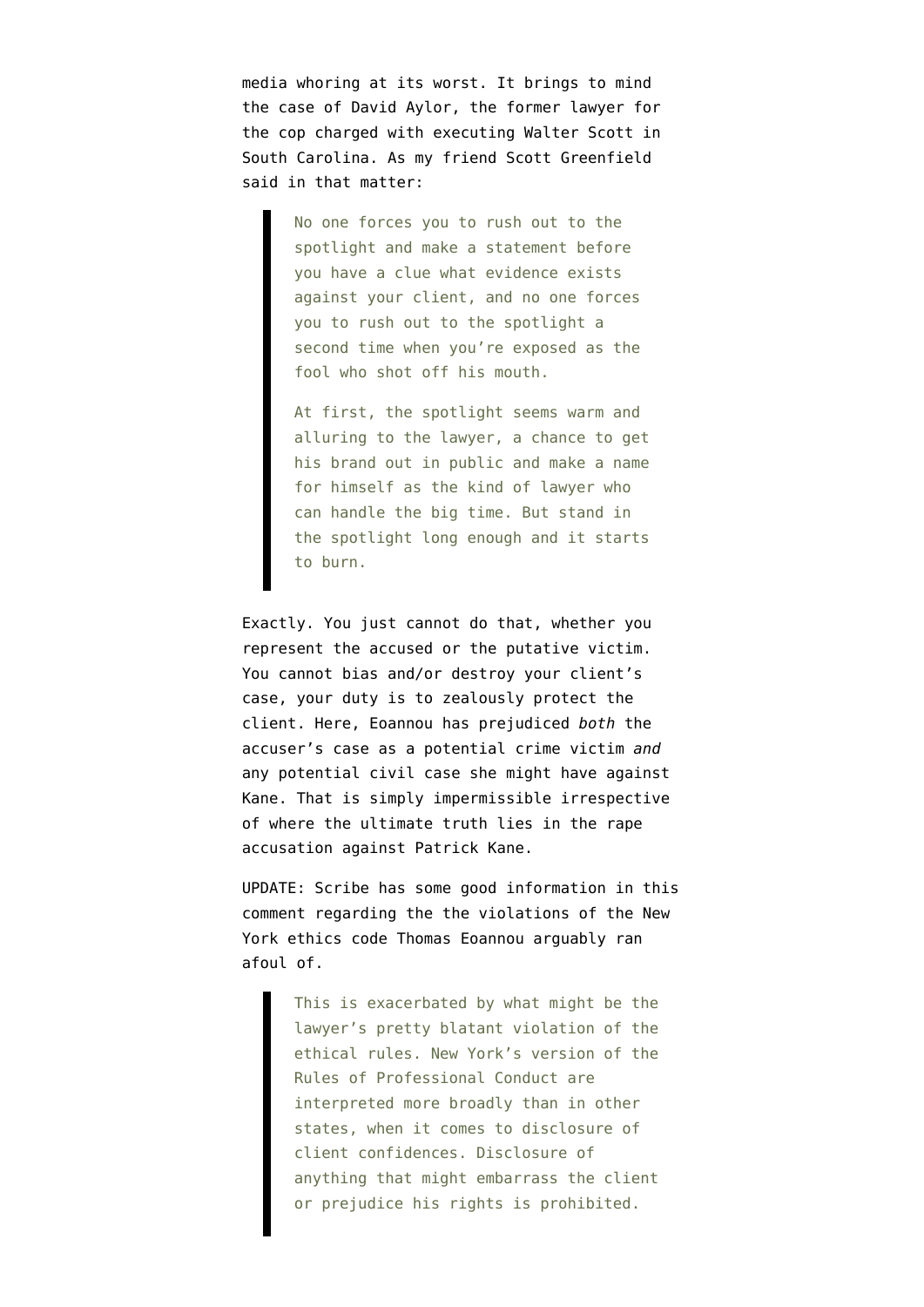The classic example is how the highprofile divorce lawyer is not allowed to acknowledge that the prominent movie star with a family values image has been to his office. This even if the star is not a client but only a prospective client.

NY RPC 1.6 states, in pertinent part:

(a) A lawyer shall not knowingly reveal confidential information, as defined in this Rule, or use such information to the disadvantage of a client or for the advantage of the lawyer or a third person, unless: (1) the client gives informed consent, as defined in Rule  $1.0(j);$ (2) the disclosure is impliedly authorized to advance the best interests of the client and is either reasonable under the circumstances or customary in the professional community; or (3) the disclosure is permitted by paragraph (b). "Confidential information" consists of information gained during or relating to the representation of a client, whatever its source, that is (a) protected by the attorney-client privilege, (b) likely to be embarrassing or detrimental to the client if disclosed, or (c) …. …

(b) A lawyer may reveal or use confidential information to the extent that the lawyer reasonably believes necessary: (1) to prevent reasonably certain death or substantial bodily harm;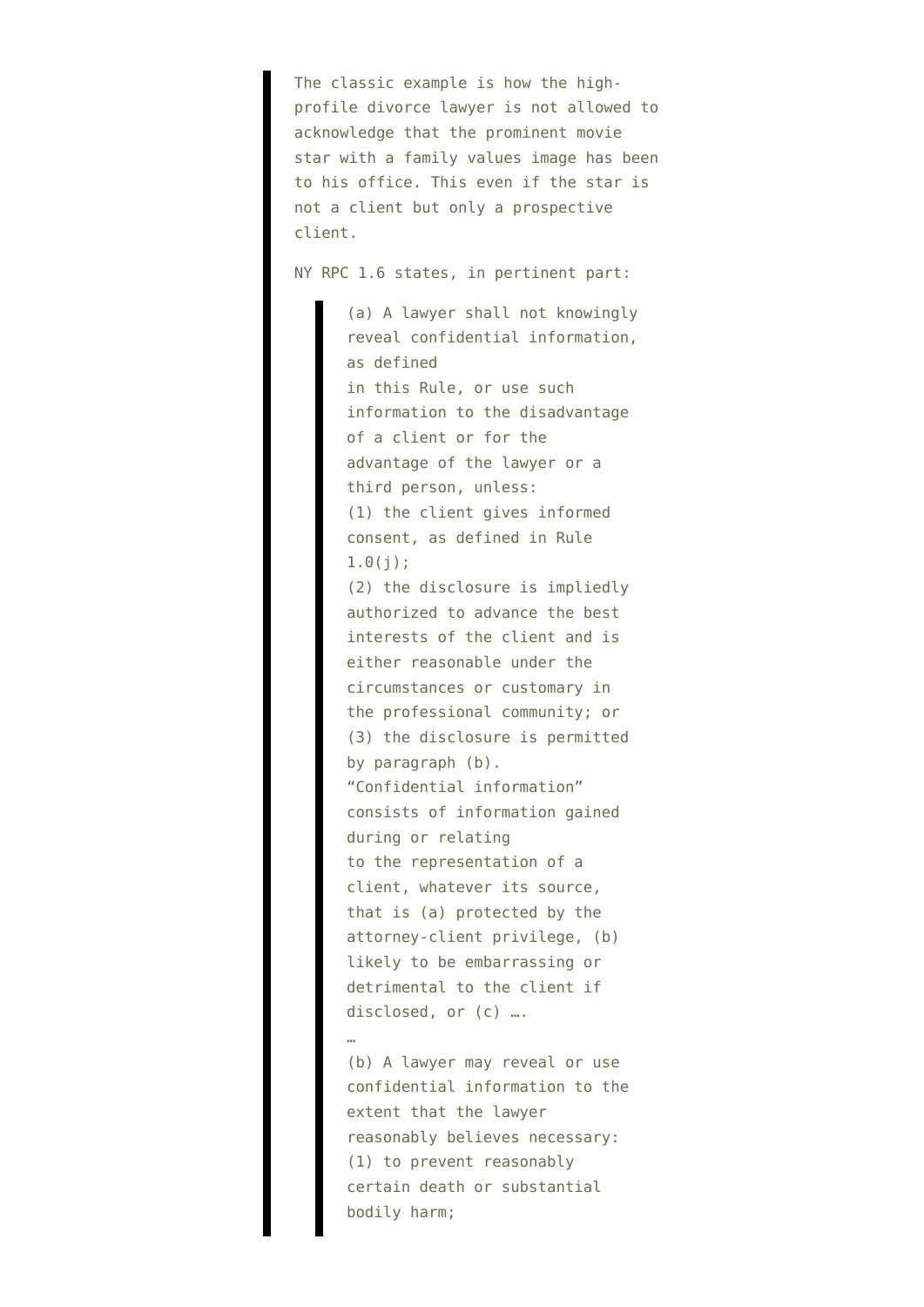(2) to prevent the client from committing a crime; (3) to withdraw a written or oral opinion or representation previously given by the lawyer and reasonably believed by the lawyer still to be relied upon by a third person, where the lawyer has discovered that the opinion or representation was based on materially inaccurate information or is being used to further a crime or fraud; (4) to secure legal advice about compliance with these Rules or other law by the lawyer, another lawyer associated with the lawyer's firm or the law firm; (5) (i) to defend the lawyer or the lawyer's employees and associates against an accusation of wrongful conduct; or (ii) to establish or collect a fee; or (6) when permitted or required

under these Rules or to comply with other law or court order.

NY RPC 1.18 makes 1.6 apply to prospective clients.

This attorney might argue his second "I quit" press release was correct under 1.6(b)(3) above. But the problem is that his first run-to-TV moment was the one he should not have undertaken. It appears he did little to no investigation before running to the press. If he had, chances are he would have had a good chance of finding whatever falsity he thinks he found between TV appearances that justified his dumping out on his client. Now, not only has he cast his client as a liar, her mother – who might have been a corroborating witness – as another liar